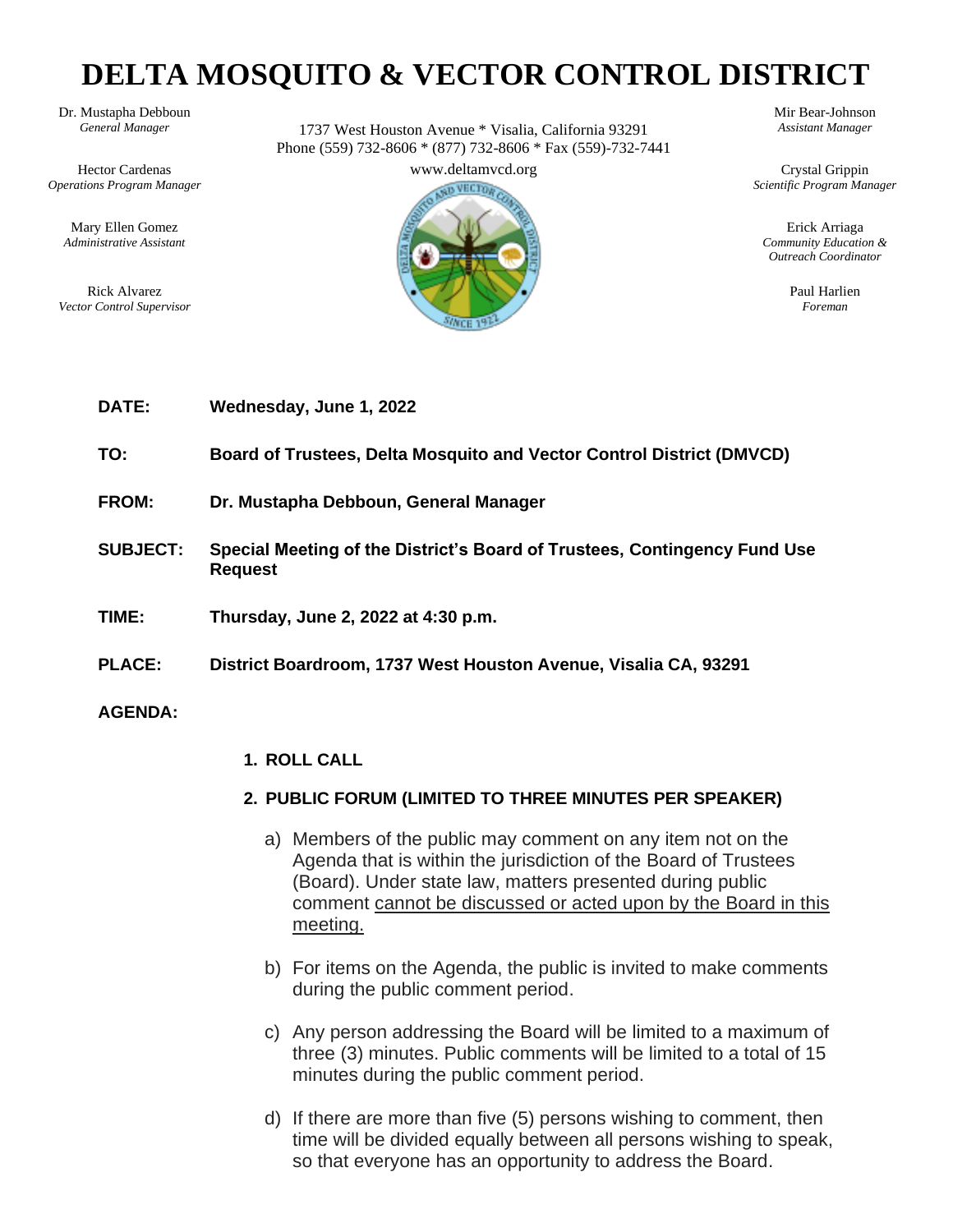**ACTION 3. RESOLUTION 2022-02** The General Manager will request the approval of the use of \$125,000 contingency funds.

#### **ACTION 4. ADJOURNMENT**  Adjourn meeting of the Board of Trustees.

**Note:** Items designated for information are appropriate for Board action if the Board wishes to take action